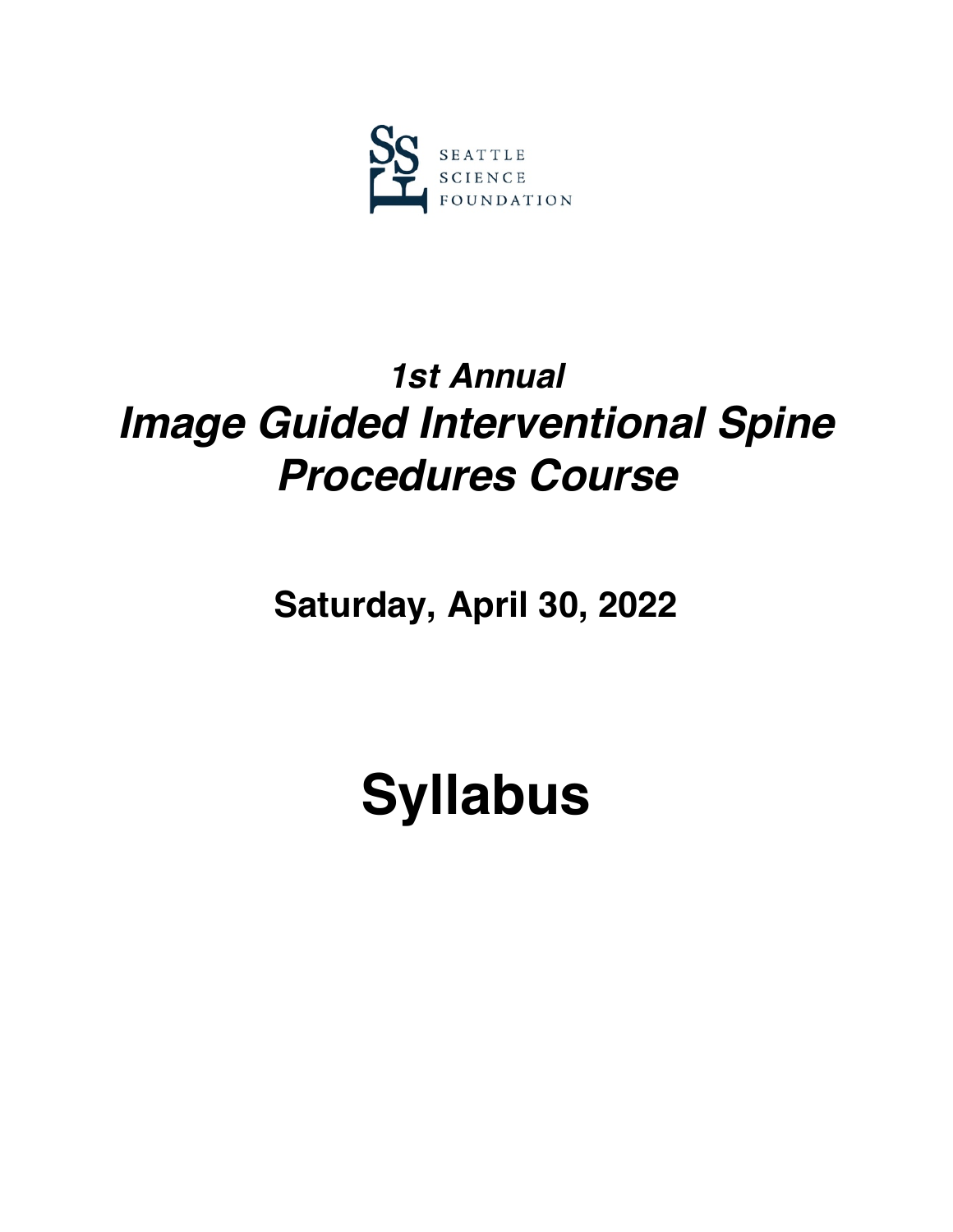### **ESTEEMED FACULTY**

#### **Glen David, M.D. Course Co-Chair**

Pain Management & Physiatry Director Interventional Spine Swedish Neuroscience Institute Seattle, Washington

**Douglas P. Beall, M.D. Course Co-Chair** Interventional Radiology Chief of Radiology Services Clinical Radiology of Oklahoma Oklahoma City, Oklahoma

#### **Ramana Naidu, M.D.**

**Course Co-Chair**

Pain Physician & Anesthesiologist California Orthopedics & Spine Director of Pain Management Marin General Hospital Director of Marin Specialty Surgery Center Larkspur, California

#### **Jens R. Chapman, M.D.**

Complex Spine Surgeon Swedish Neuroscience Institute Seattle, Washington

#### **Brian Rich, M.D.**

Interventional Pain Mgmt. & Sports Medicine aCELLerated Interventional Orthopedics Lawton, Oklahoma

#### **Tyler Philips, M.D.**  Interventional Pain Fellow Clinical Radiology of Oklahoma Oklahoma City, Oklahoma

**Neal H. Shonnard, M.D.** Orthopaedic Surgeon Rainier Orthopedic Institute Puyallup, Washington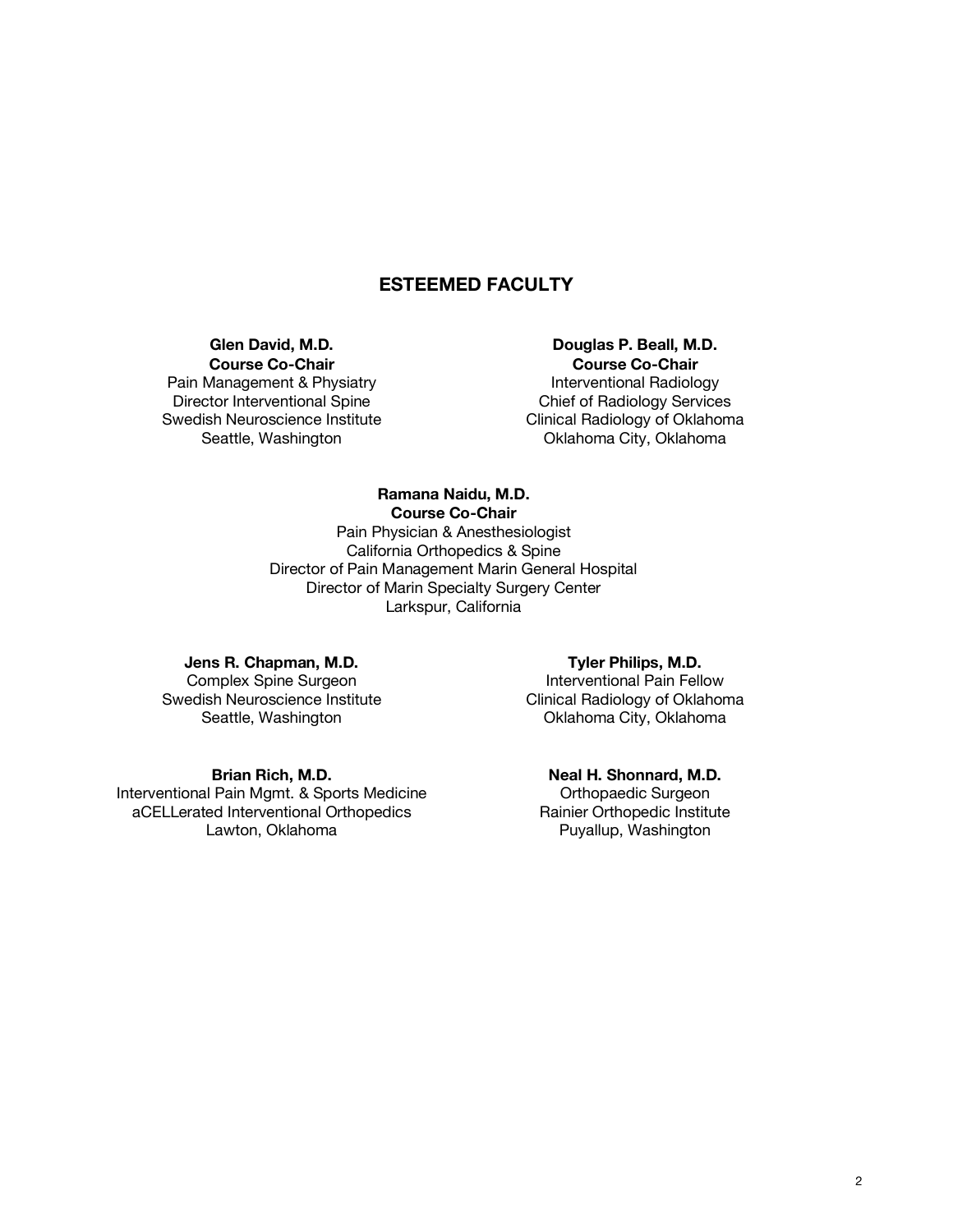## **AGENDA**

| 6:30 a.m.         | <b>Registration &amp; Breakfast</b>                                                                                                                                                                                                                                                             |
|-------------------|-------------------------------------------------------------------------------------------------------------------------------------------------------------------------------------------------------------------------------------------------------------------------------------------------|
| 7 a.m.            | <b>Welcome &amp; Introduction</b><br>Glen David, M.D. & Douglas P. Beall, M.D., Ramana Naidu, M.D.                                                                                                                                                                                              |
| <b>SECTION 1:</b> | <b>POSTERIOR ELEMENTS</b>                                                                                                                                                                                                                                                                       |
| 7:05 a.m.         | Live Demonstration Broadcast from BioSkills Lab No. 1<br><b>Radiofrequency Ablation</b><br>Douglas P. Beall, M.D.<br><b>Objectives:</b><br>Demonstrate radiofrequency ablation<br>Provide pearls for radiofrequency ablation<br>$\bullet$<br>Outline the limitations of radiofrequency ablation |
| 7:25 a.m.         | <b>Q &amp; A</b>                                                                                                                                                                                                                                                                                |
| 7:30 a.m.         | Live Demonstration Broadcast from BioSkills Lab No. 2<br><b>SI-Joint Fusion</b><br>Brian Rich, M.D.<br><b>Objectives:</b><br>Demonstrate SI-joint fusion<br>$\bullet$<br>Provide pearls for SI-joint fusion<br>$\bullet$<br>Outline the limitations of SI-joint fusion<br>$\bullet$             |
| 7:50 a.m.         | <b>Q &amp; A</b>                                                                                                                                                                                                                                                                                |
| 7:55 a.m.         | Posterior Elements: Barriers to Credentialing, Coding, and Reimbursement<br>Ramana Naidu, M.D.<br><b>Objectives:</b><br>Outline coding pearls for posterior elements procedures                                                                                                                 |
| 8:15 a.m.         | <b>Q &amp; A</b>                                                                                                                                                                                                                                                                                |
| 8:20 a.m.         | Live Demonstration Broadcast from BioSkills Lab No. 3<br><b>Advances in Spinal Cord Stimulation</b><br>Ramana Naidu, M.D.<br><b>Objectives:</b><br>Demonstrate advantages of different spinal cord stimulation technologies<br>Outline limitations and pearls of spinal cord stimulation        |
| 8:40 a.m.         | <b>Q &amp; A</b>                                                                                                                                                                                                                                                                                |

8:45 a.m. **Break and Exhibits** *(not for CME credit)*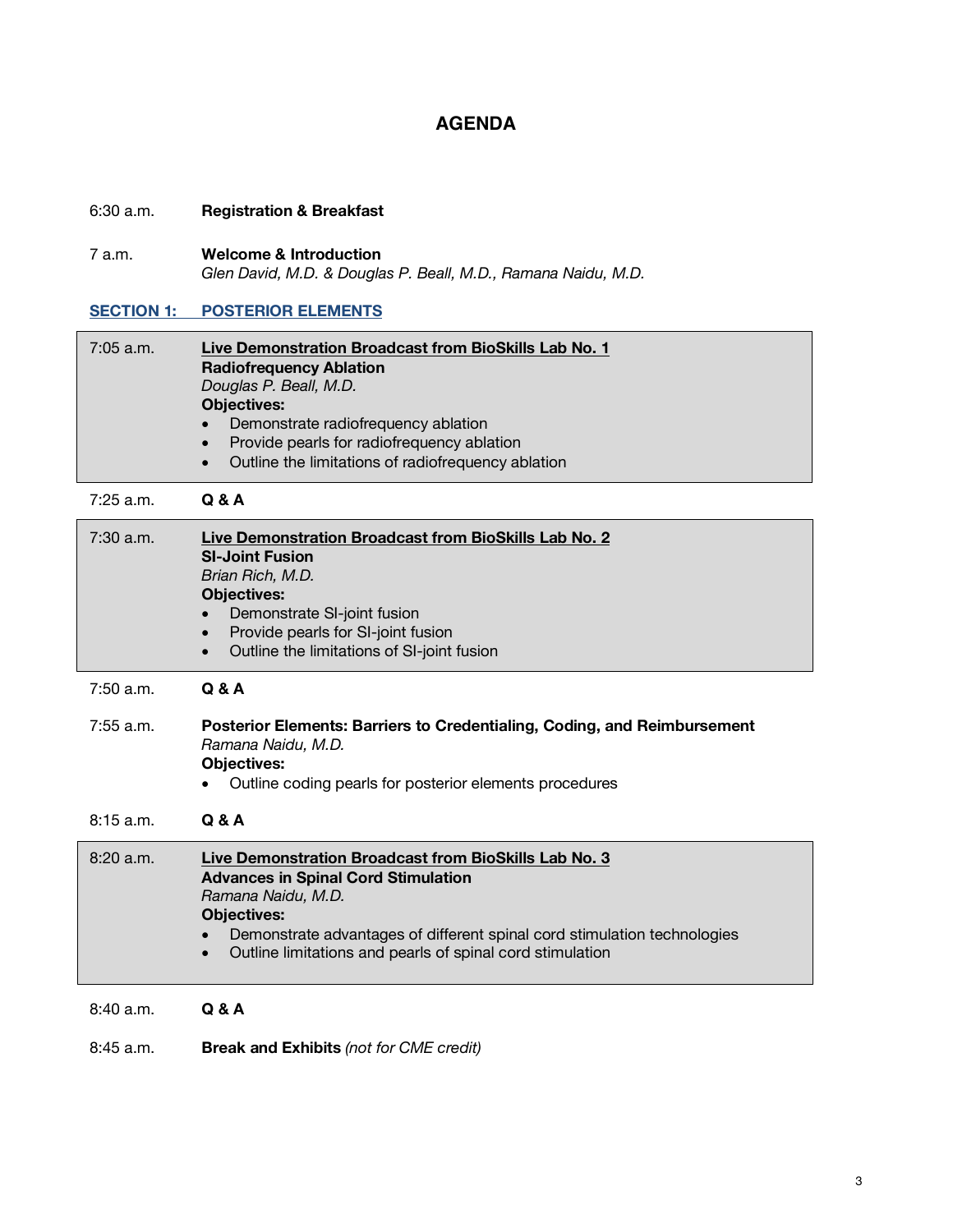#### **SECTION 2: INTRASPINAL ELEMENTS**

| $8:55$ a.m.       | Live Demonstration Broadcast from BioSkills Lab No. 4<br><b>Interspinous Decompression Spacers (Fixated)</b><br>Brian Rich, M.D. & Chad Stephens, D.O.<br><b>Objectives:</b><br>Demonstrate interspinous decompression spacers (fixated)<br>Provide pearls of interspinous decompression spacers (fixated)<br>Outline the limitations of interspinous decompression spacers (fixated) |
|-------------------|---------------------------------------------------------------------------------------------------------------------------------------------------------------------------------------------------------------------------------------------------------------------------------------------------------------------------------------------------------------------------------------|
| 9:15 a.m.         | <b>Q &amp; A</b>                                                                                                                                                                                                                                                                                                                                                                      |
| <b>SECTION 3:</b> | <b>ANTERIOR ELEMENTS</b>                                                                                                                                                                                                                                                                                                                                                              |
| 9:20 a.m.         | <b>Intradiscal Cellular Therapy</b><br>Douglas P. Beall, M.D.<br><b>Objectives:</b><br>Describe the background of regenerative technology for intradiscal procedures<br>Outline the advantages and disadvantages of regenerative therapy for intradiscal<br>٠<br>procedures                                                                                                           |
| 9:40 a.m.         | <b>Q &amp; A</b>                                                                                                                                                                                                                                                                                                                                                                      |
| $9:45$ a.m.       | <b>Basivertebral Nerve Ablation: Intradiscal Procedure</b><br>Ramana Naidu, M.D.<br><b>Objectives:</b><br>Outline how vertebrogenic pain presents<br>Describe the anatomy of the basivertebral nerve<br>٠<br>Explain the procedure for basivertebral nerve ablation<br>٠                                                                                                              |
| 10:05 a.m.        | <b>Q &amp; A</b>                                                                                                                                                                                                                                                                                                                                                                      |
| 10:10 a.m.        | Live Demonstration Broadcast from BioSkills Lab No. 5<br><b>Hydrogel Augmentation Intradiscal Procedure</b><br>Douglas P. Beall, M.D.<br><b>Objectives:</b><br>Demonstrate the hydrogel augmentation intradiscal procedure<br>Provide pearls for the hydrogel augmentation intradiscal procedure<br>Outline the limitations of the hydrogel augmentation intradiscal procedure        |
| $10:30$ a.m.      | <b>Q &amp; A</b>                                                                                                                                                                                                                                                                                                                                                                      |
| 10:35 a.m.        | Anterior Elements: Barriers to Credentialing, Coding, and Reimbursement<br>Ramana Naidu, M.D.<br><b>Objectives:</b><br>Outline coding pearls for anterior elements procedures                                                                                                                                                                                                         |
| 10:55 a.m.        | <b>Q &amp; A</b>                                                                                                                                                                                                                                                                                                                                                                      |
| 11 a.m.           | Lunch Break & Exhibits (not for CME credit)                                                                                                                                                                                                                                                                                                                                           |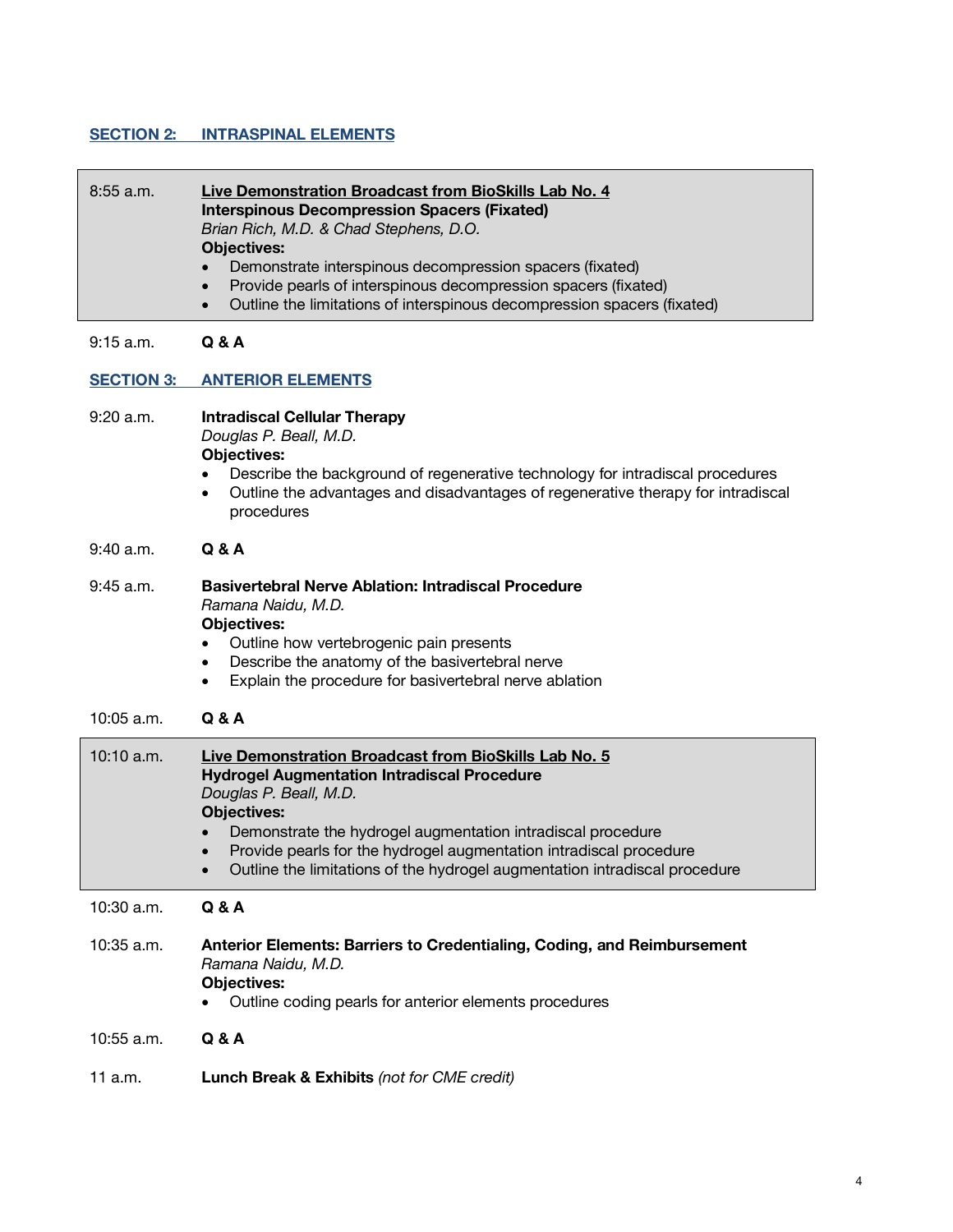| 11:20 a.m.<br>Live Demonstration Broadcast from BioSkills Lab No. 6<br>Latest Techniques in Vertebral Augmentation Side-by-Side<br>Douglas P. Beall, M.D., & Glen David, M.D.<br><b>Objectives:</b><br>Demonstrate the latest techniques in vertebral augmentation<br>Provide pearls for vertebral augmentation<br>Outline the limitations of vertebral augmentation<br>$\bullet$<br>11:40 a.m.<br>Q & A<br>11:45 a.m.<br><b>Collaboration and Spine Care Principles</b><br>Neal Shonnard, M.D. & Jens R. Chapman, M.D.<br><b>Objectives:</b><br>Describe the essentials of successful collaboration<br>$\bullet$ |  |
|-------------------------------------------------------------------------------------------------------------------------------------------------------------------------------------------------------------------------------------------------------------------------------------------------------------------------------------------------------------------------------------------------------------------------------------------------------------------------------------------------------------------------------------------------------------------------------------------------------------------|--|
|                                                                                                                                                                                                                                                                                                                                                                                                                                                                                                                                                                                                                   |  |
|                                                                                                                                                                                                                                                                                                                                                                                                                                                                                                                                                                                                                   |  |
| Provide examples of successful collaboration<br>$\bullet$                                                                                                                                                                                                                                                                                                                                                                                                                                                                                                                                                         |  |
| <b>Q &amp; A</b><br>12:05 p.m.                                                                                                                                                                                                                                                                                                                                                                                                                                                                                                                                                                                    |  |
| 12:10 p.m.<br>Minifying Existing Surgical Techniques: Barriers to Credentialing, Coding, and<br><b>Reimbursement</b><br>Douglas P. Beall, M.D.<br><b>Objectives:</b><br>Explain the necessary qualifications for the purpose of obtaining procedural credentials at<br>one's local facility<br>Evaluate essential elements of a procedure for the purpose of ensuring proper code<br>$\bullet$<br>assignment<br>Outline the differences between an open surgical technique and a minimally invasive or<br>$\bullet$<br>percutaneous technique as they apply to coding and reimbursement                           |  |
| <b>Q &amp; A</b><br>12:30 p.m.                                                                                                                                                                                                                                                                                                                                                                                                                                                                                                                                                                                    |  |
| Break, Exhibits & Change into Scrubs (not for CME credit)<br>12:35 p.m.                                                                                                                                                                                                                                                                                                                                                                                                                                                                                                                                           |  |
| <b>SECTION 5:</b><br><b>HANDS-ON BIOSKILLS LAB</b>                                                                                                                                                                                                                                                                                                                                                                                                                                                                                                                                                                |  |
| 12:50 p.m.<br>Hands-On BioSkills Lab (30 minute rotations)<br><b>All Faculty</b><br>Interspinous Decompression Spacers (Fixated)<br>1.<br>2.<br>SI-Joint Fusion<br>3. Radiofrequency Ablation<br>4. Vertebral Augmentation<br>5. Kyphoplasty<br><b>Interspinous Spacers</b><br>6.<br><b>Objectives:</b><br>1. Practice the following techniques: Interspinous Decompression Spacers (Fixated), SI-<br>Joint Fusion; Radiofrequency Ablation; Vertebral Augmentation; Kyphoplasty; and<br><b>Interspinous Spacers</b>                                                                                              |  |

4 p.m. **Adjourn**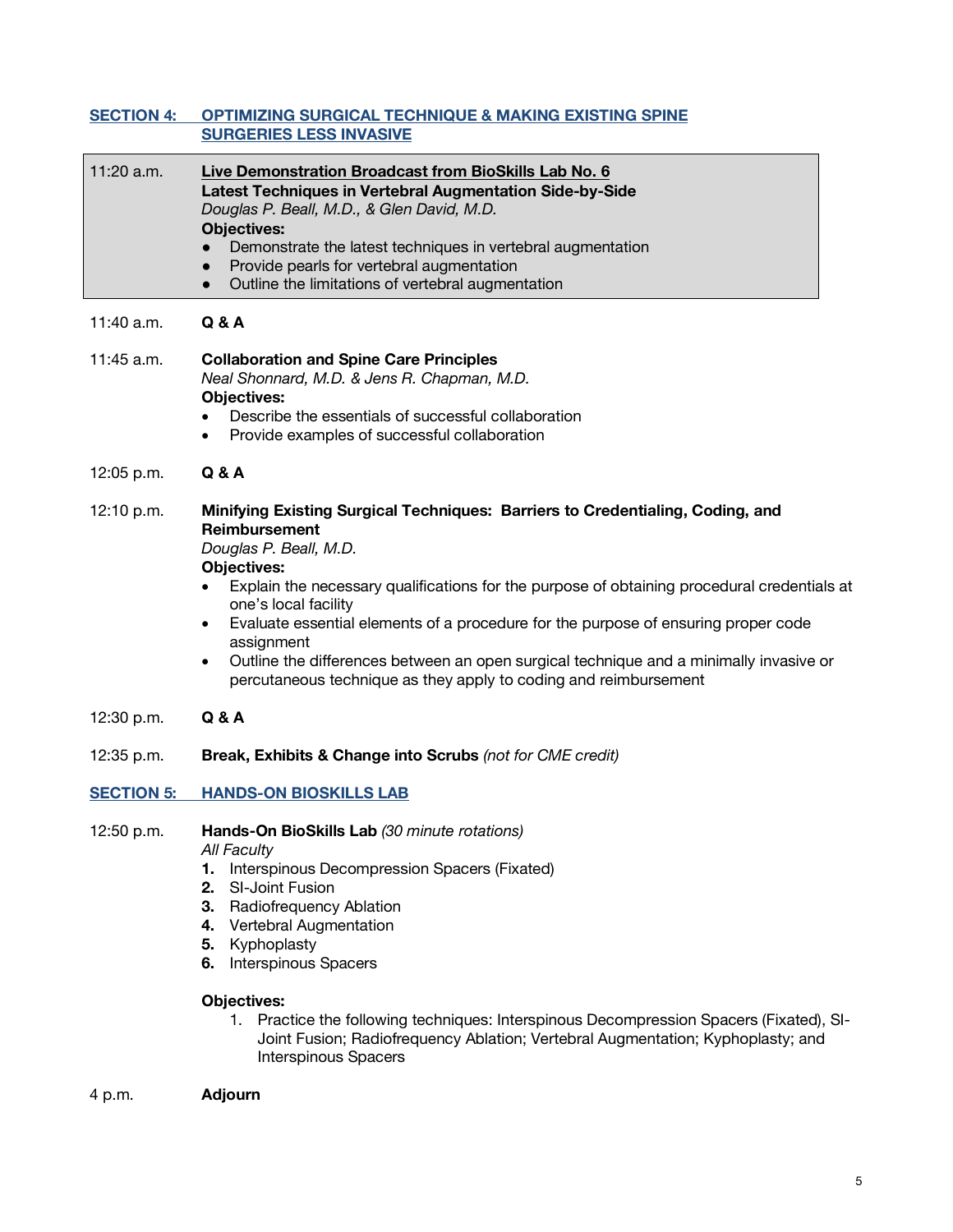## **Acknowledgements**

The Planning Committee gratefully acknowledges support for this conference from the following:

#### **Educational Grant**

Boston Scientific **Genesys Medtronic** Merit Medical **ReGelTec** Southern Spine Spinal Simplicity Stratus Medical **Stryker** 

#### **Exhibit Support**

Abbott Avanos Boston Scientific Control Rad **Elliquence** Genesys Nalu ReGelTec Southern Spine Spinal Simplicity Stratus Medical **Stryker** Vyrsa Tech

#### **In-Kind Support**

Boston Scientific Control Rad **Genesys Medtronic** Merit Medical **ReGelTec** Southern Spine Spinal Simplicity Stratus Medical **Stryker** Vyrsa Tech

## **Planning Committee**

**Glen David, M.D.**

Swedish Neuroscience Institute Seattle, Washington

**Ramana Naidu, M.D.** Marin Specialty Surgery Center Larkspur, California

**James Ying, M.D.** Swedish Neuroscience Institute Seattle, Washington

**Douglas P. Beall, M.D.** Clinical Radiology of Oklahoma Oklahoma City, Oklahoma

**Jonathan Plümer, M.D.** Swedish Neuroscience Institute Seattle, Washington

**Linda Sahlin** Seattle Science Foundation Seattle, Washington

#### **Course Evaluation**

Please take a moment to complete our online evaluation, which will be emailed to you. Your feedback helps to ensure the effectiveness of this CME activity, as well as improve future educational activities. All responses are considered anonymous. https://www.surveymonkey.com/r/IGIS2022

If you do not receive the survey via email, please call (206)732-6500 or email cme@seattlesciencefoundation.org.

#### **Accreditation**

Seattle Science Foundation is accredited by the Accreditation Council for Continuing Medical Education (ACCME) to provide continuing medical education for physicians.

#### *AMA PRA Category 1 CreditsTM*

Seattle Science Foundation designates this live activity for a maximum of *8.25 AMA PRA Category 1 CreditsTM* for in-person attendance and *5 AMA PRA Category 1 Credits™* for virtual attendance. Physicians should claim only the credit commensurate with the extent of their participation in the activity.

#### **Non-Physician Attendance**

Certificate of participation will be provided to other health care professionals requesting credits. Participants should ensure in advance that their credentialing or licensing organization accepts *AMA PRA Category 1 Credits™*.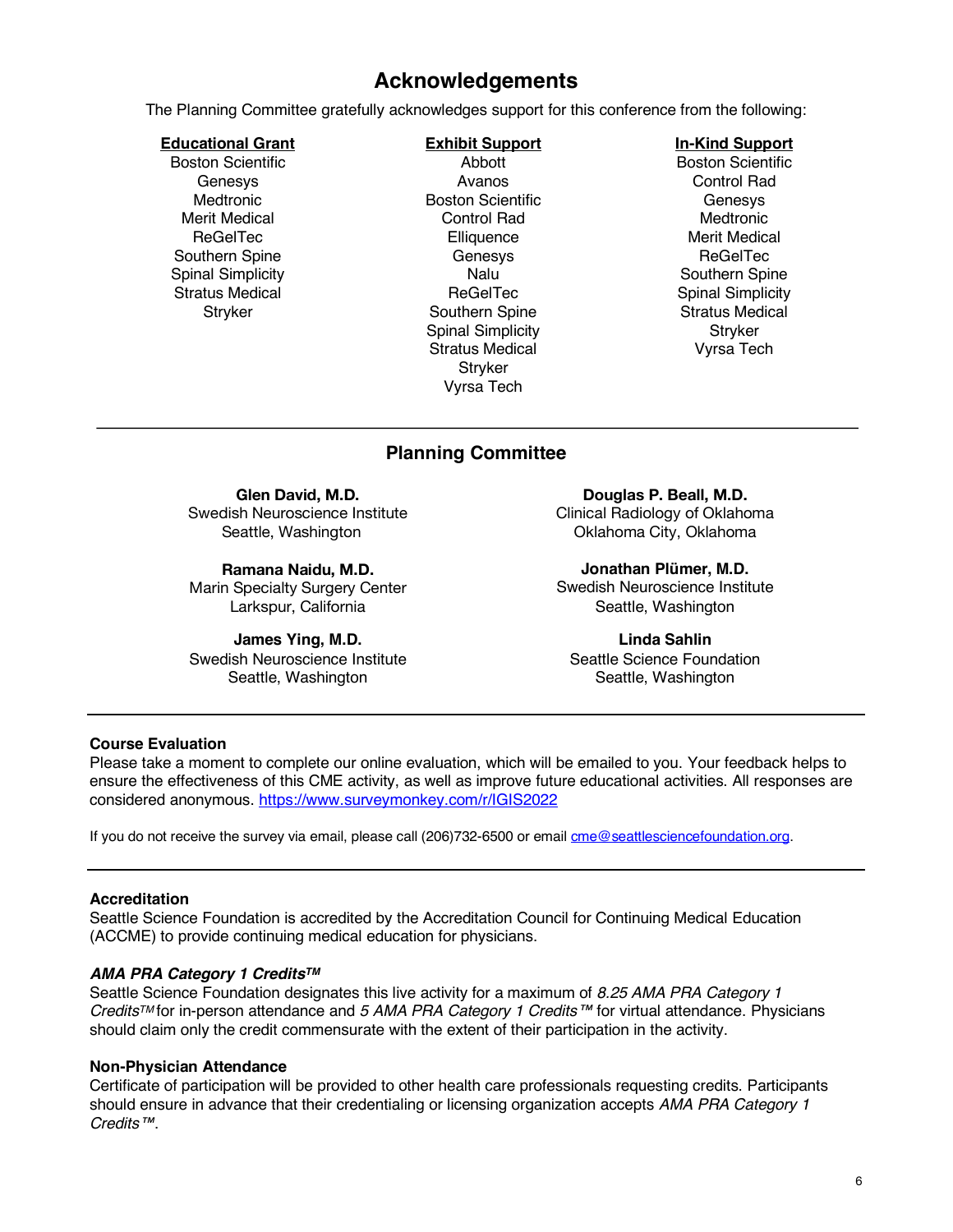## **Identifying and Resolving Conflicts of Interest**

**Purpose:** The information provided addresses several requirements of the ACCME to help **ensure purpose** in CME activities. Everyone in a position to control the content of a CME activity must disclose all relevant financial relationships with commercial interests to the CME provider. This information must be disclosed to participants prior to the beginning of the activity. Also, CME providers must resolve current conflicts of interest prior to the educational activity.

**Definitions: "Financial relationships"** are those relationships in which the individual benefits by receiving a salary, royalty, intellectual property rights, consulting fee, honoraria for promotional speakers' bureau, ownership interest (e.g., stocks, stock options or other ownership interest, excluding diversified mutual funds), or other financial benefit. Financial benefits are usually associated with roles such as employment, management position, independent contractor (including contracted research), consulting, speaking and teaching, membership on advisory committees or review panels, board membership, and other activities from which remuneration is received, or expected. ACCME considers relationships of the person involved in the CME activity to include financial relationships of a spouse or partner.

The ACCME defines a **"commercial interest"** as any entity producing, marketing, re-selling or distributing health care goods or services consumed by, or used on, patients. Among the exemptions to this definition are government organizations, non-health care related companies and non-profit organizations that do not advocate for commercial interests.

Circumstances create a **"conflict of interest"** when an individual has an opportunity to affect CME content about products or services of a commercial interest with which he/she has a financial relationship.

ACCME focuses on financial relationships with commercial interests in the 12-month period preceding the time that the individual is being asked to assume a role controlling content of the CME activity. ACCME has not set a minimal dollar amount for relationships to be significant. Inherent in any amount is the incentive to maintain or increase the value of the relationship.

The ACCME defines **"relevant financial relationships"** as financial relationships in any amount occurring within the past 12 months that create a conflict of interest.

**CME Activity Planning Committee Members:** I If a conflict of interest exists, the Planning Committee member must withdraw from the Planning Committee unless the conflict can be resolved. Resolution may be made by one of the following methods: (1) Peer review of CME content will be conducted at another oversight level to assure no commercial bias exists; (2) Change in focus of course so the activity does not include information related to products or services about which the planning committee member has a conflict; (3) Severing relationship(s) between the member and any related commercial interest; (4) Others to be determined by SSF CME Committee.

**CME Activity Presenter:** When a conflict of interest exists, the Planning Committee must address the conflict by one of the following methods: (1) Review content to be presented by speaker in advance to assure content balance; (2) Change topic so the presentation is not related to products or services where a conflict exists; (3) Select a different presenter without any related commercial interest; (4) Include presentations by other faculty to provide an overall balance to the content of the course; (5) Limit or specify the sources for recommendations that the presenter can use. Each speaker is required to give a balanced, evidence-based presentation based on published research. No conclusions or recommendations without external validation may be made by a speaker with a conflict of interest.